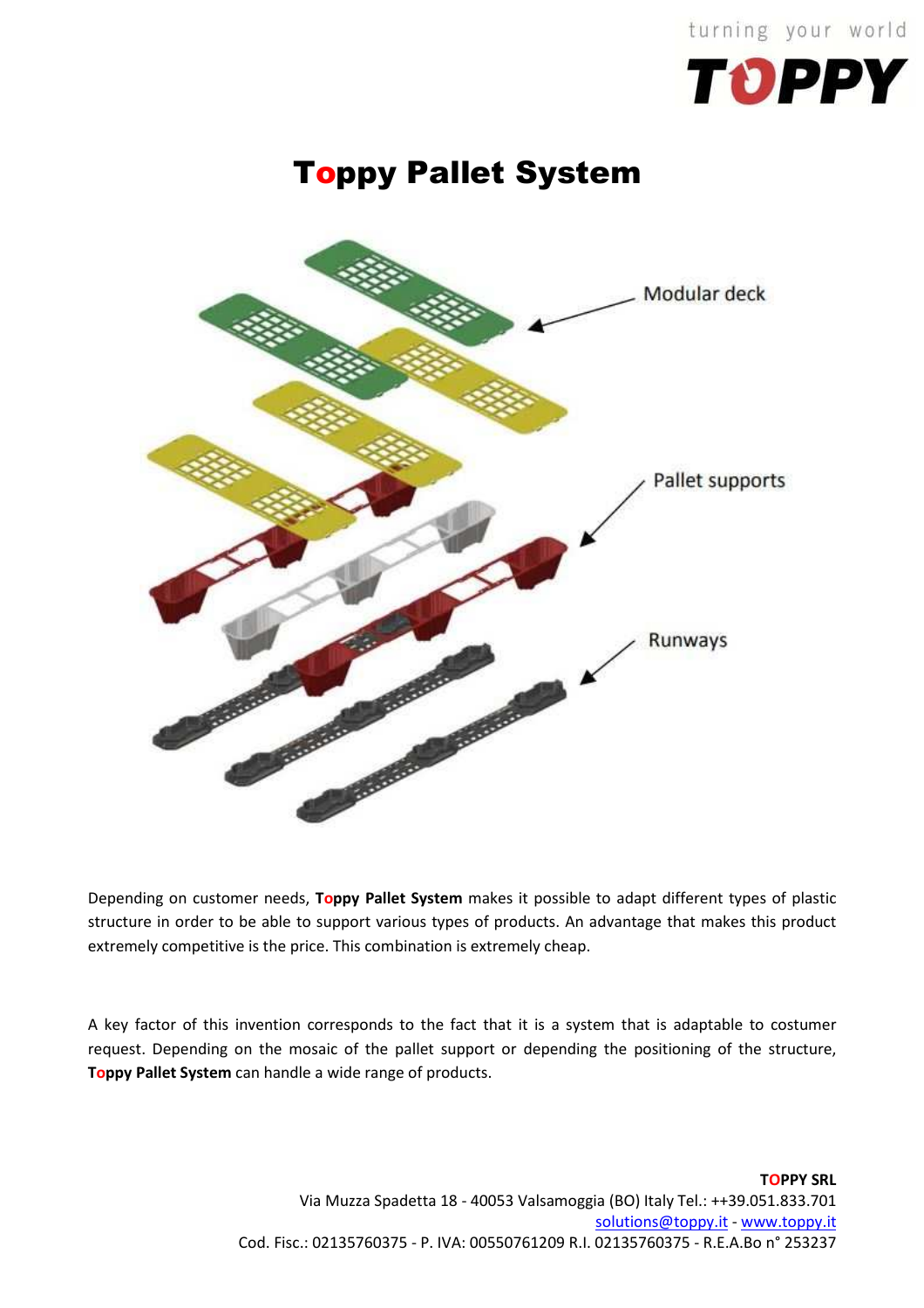



## Examples of pallet configuration

## Pallet support



Pallet support + Modular deck



**TOPPY SRL**  Via Muzza Spadetta 18 - 40053 Valsamoggia (BO) Italy Tel.: ++39.051.833.701 solutions@toppy.it - www.toppy.it Cod. Fisc.: 02135760375 - P. IVA: 00550761209 R.I. 02135760375 - R.E.A.Bo n° 253237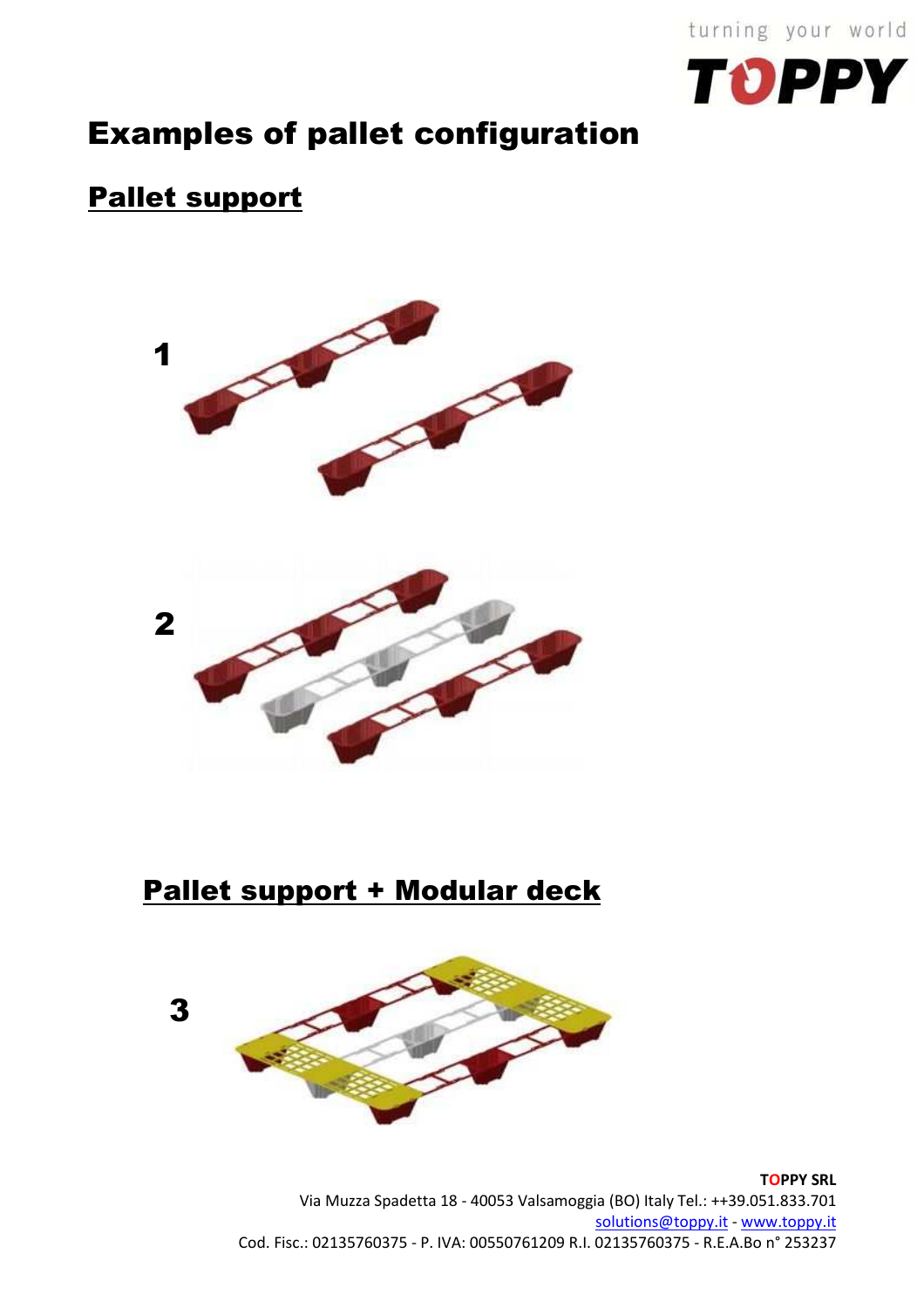turning your world







## Pallet support + Modular deck+ Runways